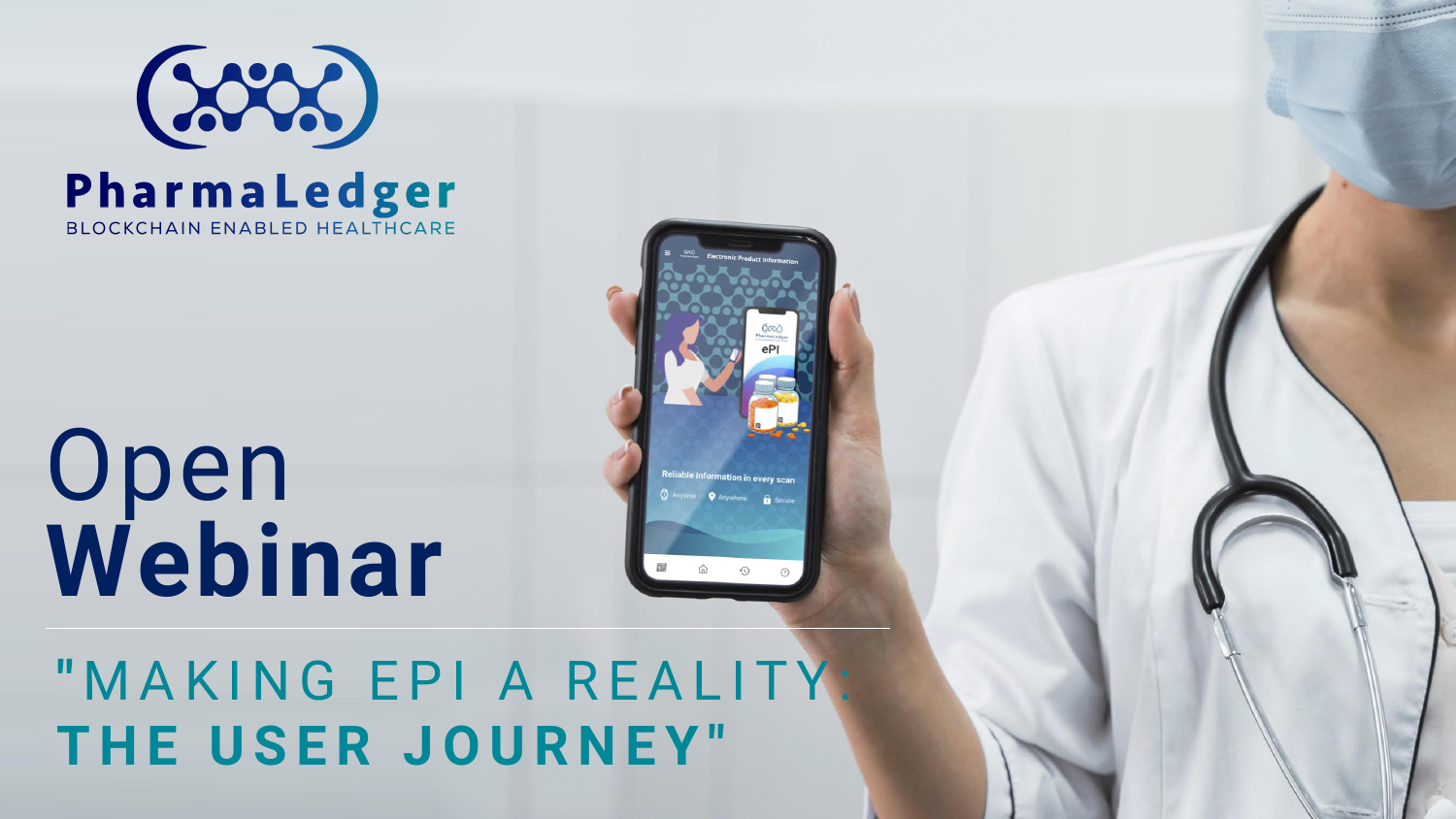

## **Demo** of the App

### **Sonja Steiner** (Novartis)



This work has received support from the EU/EFPIA Innovative Medicines Initiative 2 Joint Undertaking grant n° 853992. Copyright © 2020-2022, PharmaLedger Consortium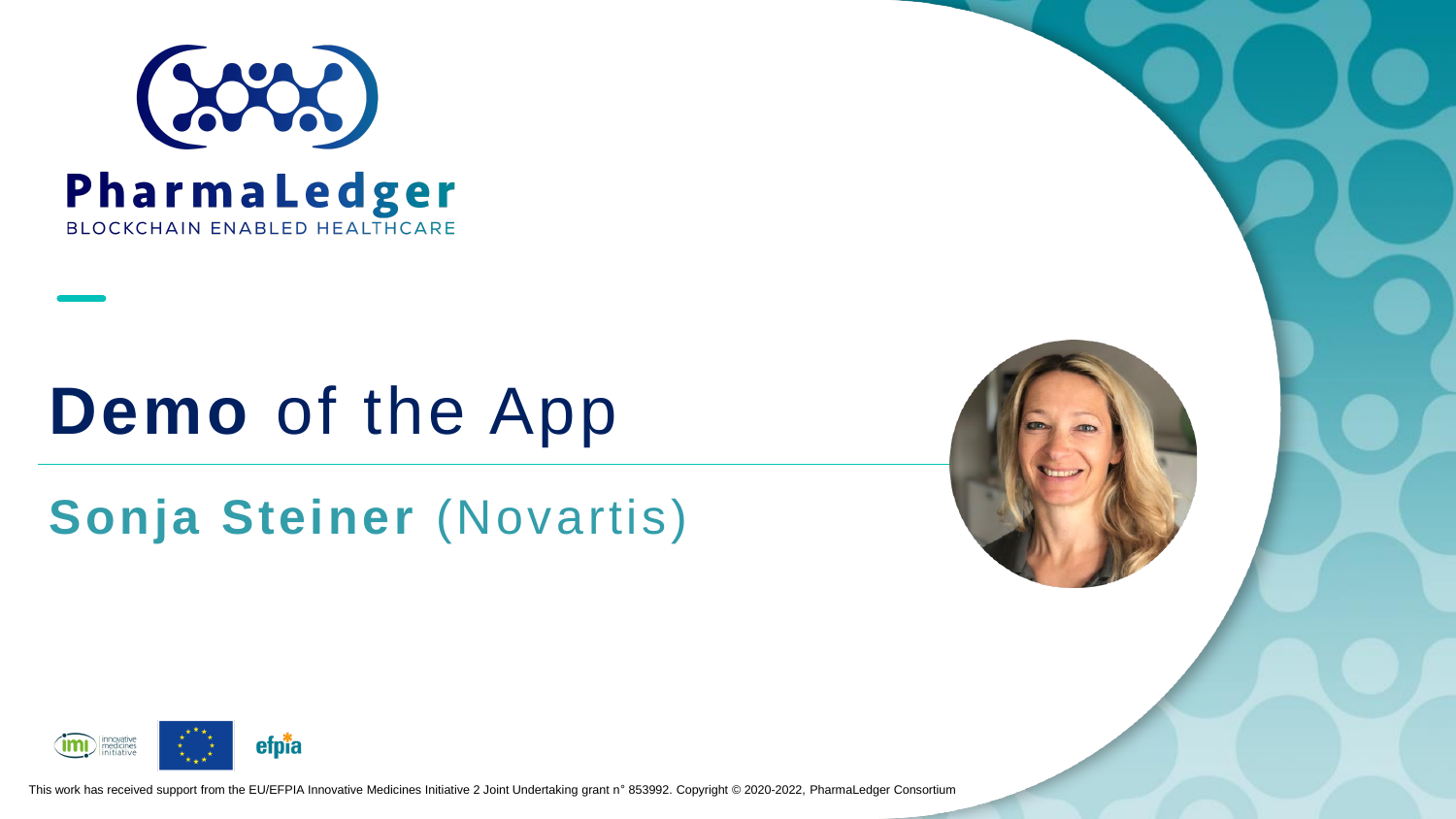#### **O U R J O U R N E Y** S O F A R



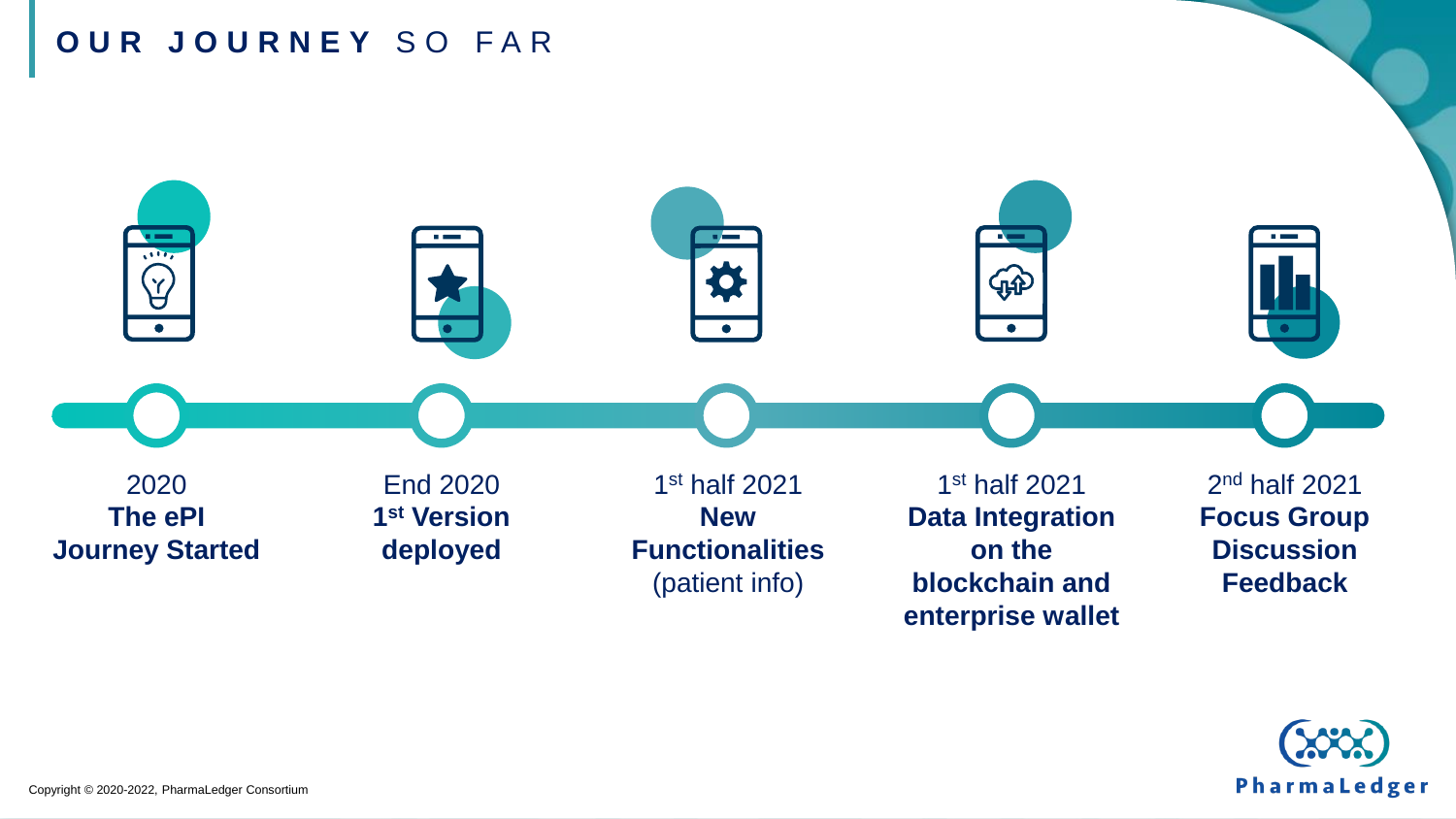#### A P P **D E M O**



**COLAS** PharmaLedger

Unless otherwise indicated, the information contained herein is intended only for demonstration of PharmaLedger Application purposes. We disclaim all representations or warranties of any kind, express or implied, statutory or otherwise, arising from any information and/or content demonstrated either by the owner of the information or any third party.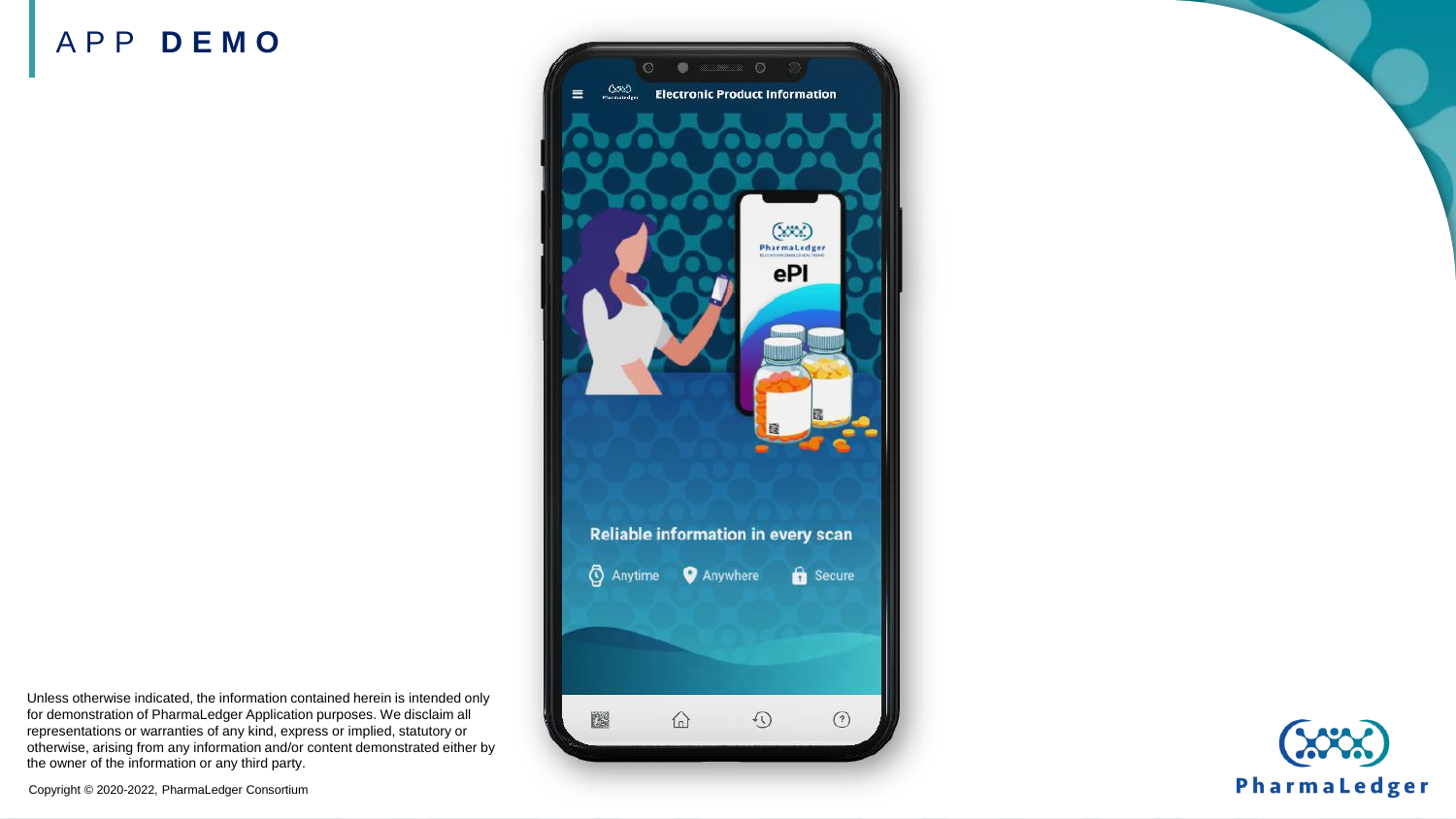

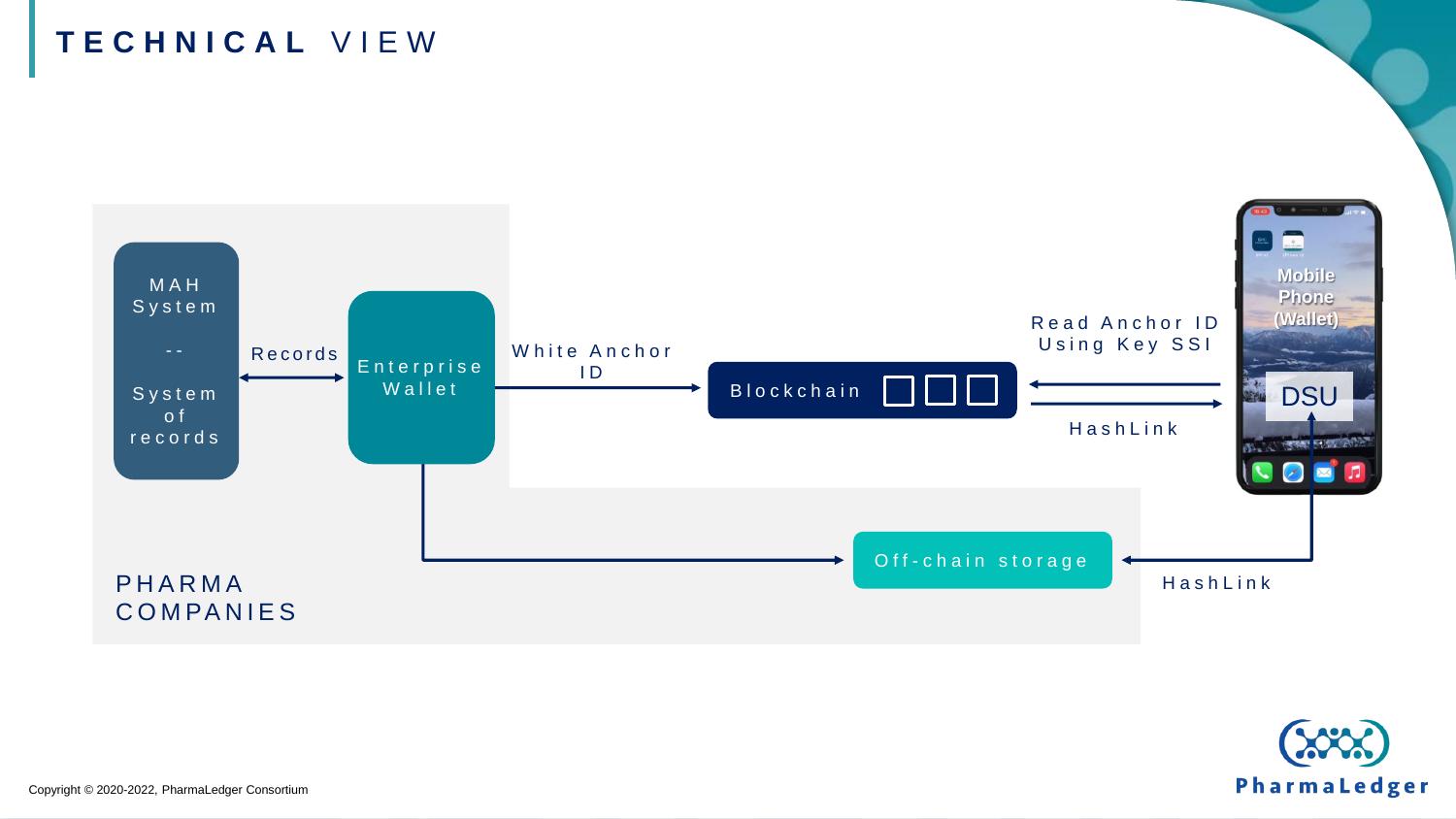#### N E X T S T E P S | **F O C U S**





**Enhance Data Integration Capability for Pharma Companies**

**Optimize the upload of electronic product information**



**Integration of other use cases**





Copyright © 2020-2022, PharmaLedger Consortium